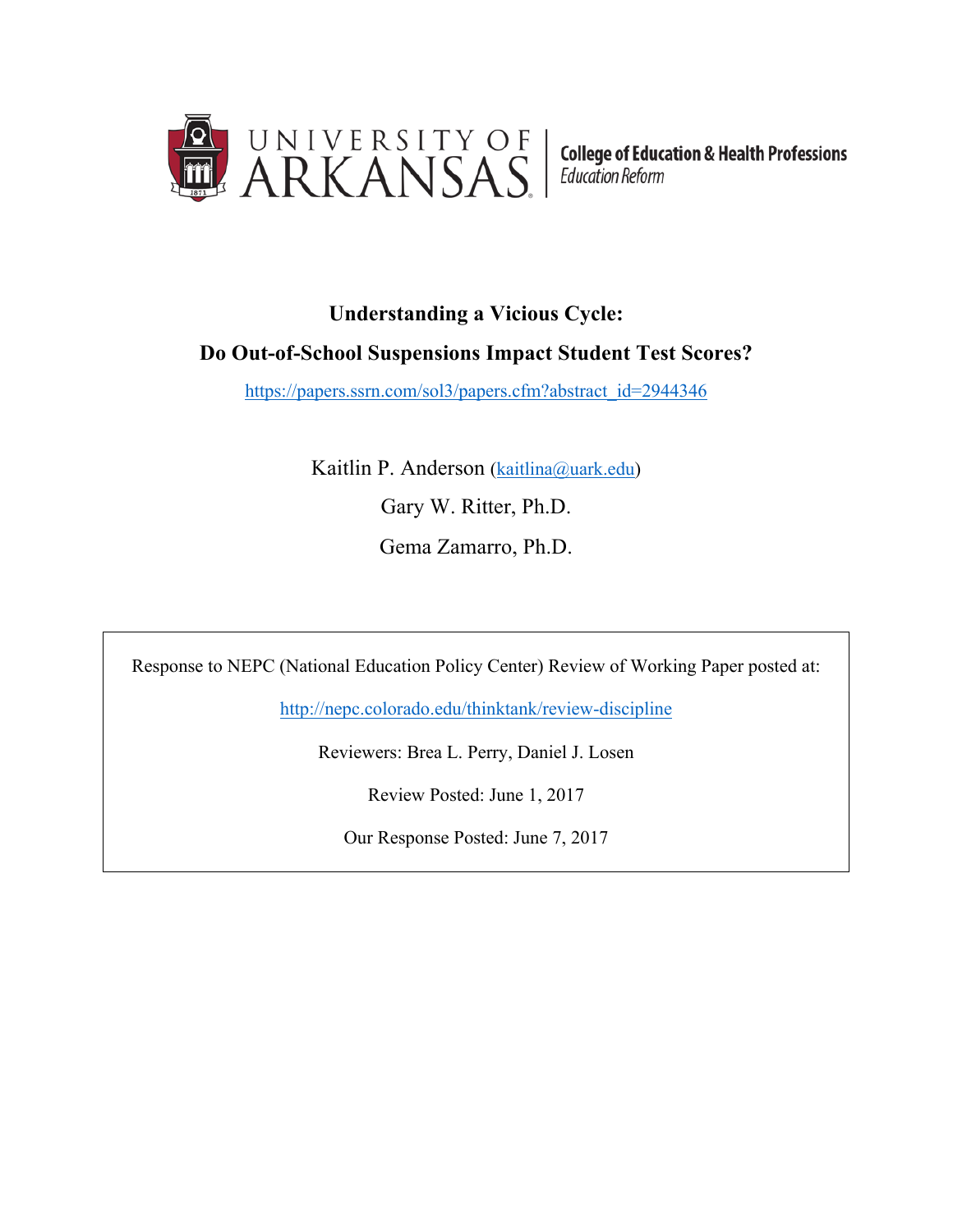### Response to June 1, 2017 NEPC Review of:

#### **Understanding a Vicious Cycle:**

#### **Do Out-of-School Suspensions Impact Student Test Scores?**

Kaitlin P. Anderson, Gary W. Ritter, Gema Zamarro

University of Arkansas, College of Education and Health Professions

Response Submitted: June 7, 2017

We'd like to thank NEPC for reviewing our paper. This working paper, "Understanding a Vicious Cycle: Do Out-of-School Suspensions Impact Student Test Scores?," is one of several studies we have conducted on the topic of school discipline. In our other analyses, including a paper recently published at *Educational Policy Analysis Archives*, we have used infraction-level data to document the disparate disciplinary consequences imposed upon Black students.

Presumably, NEPC chose to review this working paper because of its counterintuitive findings. While several of the criticisms levied in the review will ultimately improve our paper, we do believe there are several areas in which the NEPC review team missed the point and did not fairly represent our analysis or our findings. For the sake of clarity, we will focus on three points of departure where we find fault with the substance of the NEPC review.

First of all, the review team claims that our results run counter to "robust research concluding that exclusionary discipline has a harmful academic impact"; in our view, the research considering the causal impacts of exclusionary discipline is awfully thin and studies such as ours, which use infraction-level data, are needed.

While it is certainly true that a long line of work has found that suspensions are associated with low academic achievement, most of the work is correlational. Even the five studies (Arcia, 2006; Davis & Jordan, 1994; Marchbanks et al., 2015; Kirk & Sampson, 2013; Skiba & Rausch, 2004) cited by Perry and Losen in their review of our work - which they claim includes experimental designs - are quasi-experimental (e.g. matching designs) at best. Indeed, one motivation for our interest in this topic is the great challenge of disentangling causal relationships from endogenous correlations in the area of discipline work.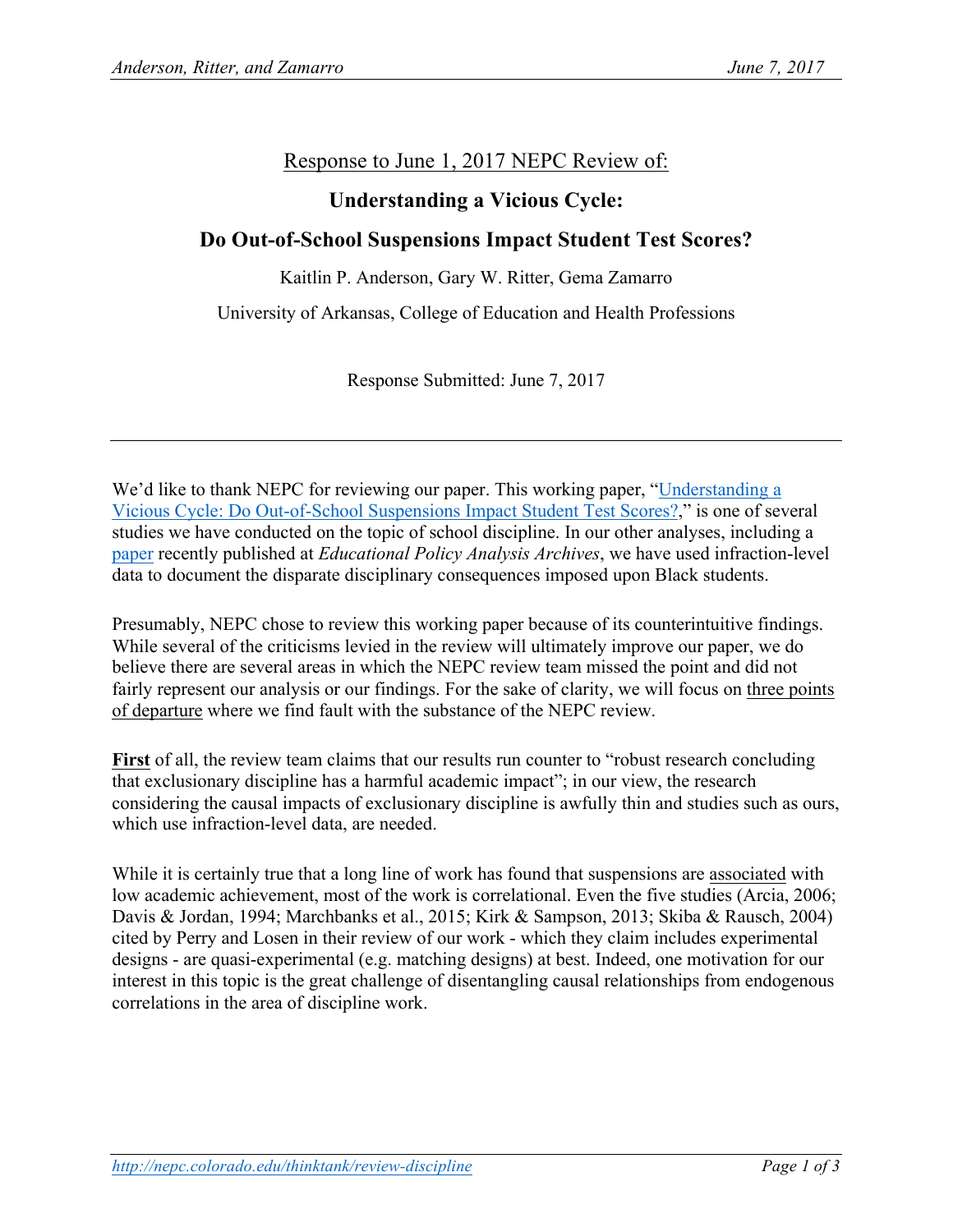Any existing relationship between suspensions and student achievement can be explained in numerous ways. Perhaps a suspended student later chose to disengage from school or simply fell behind due to time away from class and then suffered decreased performance. Or, perhaps the student began to fall behind academically and then began to act up in class because he was disengaged academically. Or, struggles outside of school began to influence the student in school, causing him to simultaneously struggle academically and misbehave. Unfortunately, most of the existing analyses of the relationship between school discipline and student achievement do not allow the researchers to distinguish among the above interpretations.

Specifically, most prior studies do not allow the authors to control for infractions and the student's infraction history while examining the impact of disciplinary consequences on student achievement. We believe this is necessary to obtain causal effects as it allows us to compare students with similar infraction histories that potentially are also similar in other important unobservables that could drive a spurious correlation between discipline actions and test scores. Thus, to conduct analyses that properly address the endogeneity issues described above, we believe researchers need excellent data and perhaps complicated methods. Thus, while the review team questions the "face validity" of our findings because they run counter to the "weight of the evidence", we argue the existing evidence tells us little, if anything, about causal impacts of discipline and our work represents an important contribution.

**Second**, the NEPC review team questions our econometric methods and critiques, for example, our "lagged-year" strategy for exploring the effects of exclusionary discipline on student performance. The review team writes that "it is incongruous that the paper measures the effects of days of OSS on test scores at least a full year after the suspension occurred". Here, it seems, the reviewers are critiquing us for asking the wrong question, or asking a different question than they would ask. However, there are two reasons why we think this is exactly the right question to ask. One reason is that a longer term impact is arguably more important than a short term impact. That is, we should be very concerned with the impact of exclusionary discipline if it persisted beyond the school year in which the suspension occurred. More importantly, however, asking about the relationship in this way addresses, to the extent possible, the endogeneity concerns inherent in analyzing the relationship between student discipline and academic performance (we describe this carefully in pages 8-12 of our working paper).

The review team also criticizes the fact that we control for infraction type and infraction history in our model, even while this is one of the virtues of our data and analytic strategy. This granular level of information allows us to ask, even after accounting for whatever misbehavior was cited, what is the impact of receiving exclusionary discipline (where the counterfactual is some other, non-exclusionary consequence or no consequence). This strategy works because, for the same types of infractions, some students do receive exclusionary discipline and some do not. That the review team criticized this analytical choice suggests a misunderstanding of our strategy.